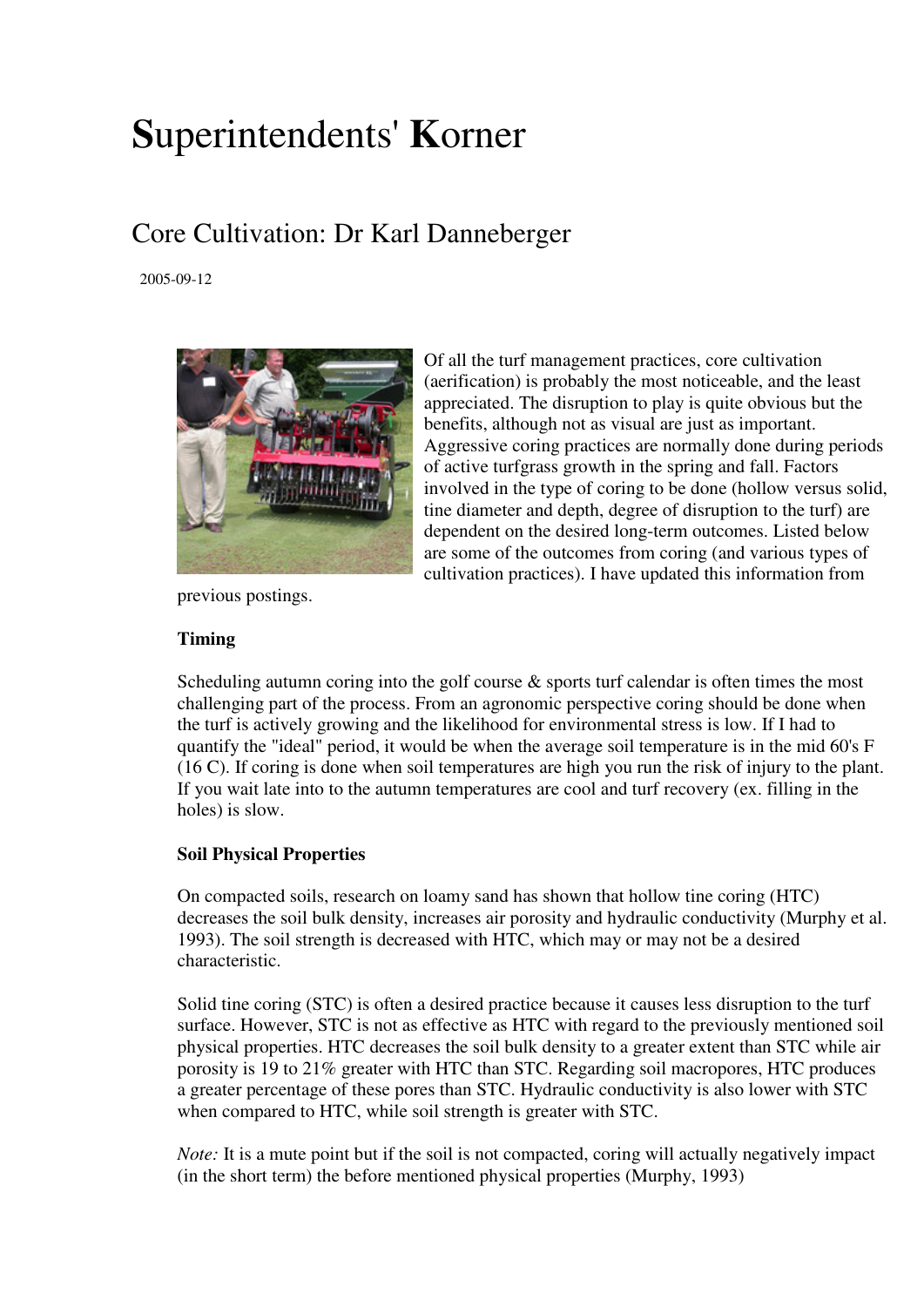### **Impact on Root Growth**

Root length and mass is probably enhanced over time by coring. In the short-term however, root and shoot growth is injured with coring. The drier the soil conditions at time of coring, the greater the likelihood root and damage will occur. Increased root growth from coring in the autumn will not be observed until late fall or more likely the following spring. When coring, especially if the turfgrass plants are still suffering from residual summer stress, make sure soil moisture levels are adequate (close to field capacity) and soil temperatures are not high.

### **Cultivation Pan Layer**

A potential problem with continual coring is the development of a cultivation pan layer. This layer is a thin zone of soil compaction that occurs immediately below the coring depth. Petrovic (1979) demonstrated that compaction occurs around a hollow tine core hole. Compaction along the edges of the coring hole is transient but at the bottom of the core a pan layer can develop. This layer is less likely to occur when coring under dry soil conditions, but the disadvantage as mentioned previously it the potential for increased root injury. I think it is important to stagger the depth of coring to break or reduce the potential for the development of this layer.

### **Thatch**

Coring and removing the core results in no permanent reduction in thatch (the organic fraction). The re-incorporation of the cores can reduce through dilution the thatch layer. In general, coring in combination with other management practices like topdressing, and aggressive vertical cutting will help in thatch management.

#### *Poa annua*

Coring during the autumn potentially increases the opportunity for annual bluegrass invasion. Recently reported findings out of Penn State University has found that the potential for *Poa annua* invasion is less when solid tines are used versus hollow tines. A possible reason for this is that with hollow tines the soil brought to the surface also brings *Poa annua* seeds. This is the only advantage I see for using solid tines over hollow tines this time of the year. Also, be sure to core cultivate when the turf is actively growing. Quick recovery of the core holes will reduce the potential for weed invasion, and also provide a better putting surface.



### **High Pressure Water Injection**

During the 1990's high-pressure water injection devices like the Toro Hydroject® were developed to help alleviate soil compaction on turfgrass greens. The advantage to this procedure is the variable depth in penetration that could be achieved with little surface disruption. Research at Michigan State University (Murphy and Rieke, 1994) showed that highpressure injection was much more effective in relieving compaction as measured by soil physical properties than hollow tine coring.

The last few years DryJect® has become popular where sand is ejected into the green or turf through high pressure and water. In both these processes, root injury can occur from the water pressure and sand injection. I would recommend that these practices be done when root and